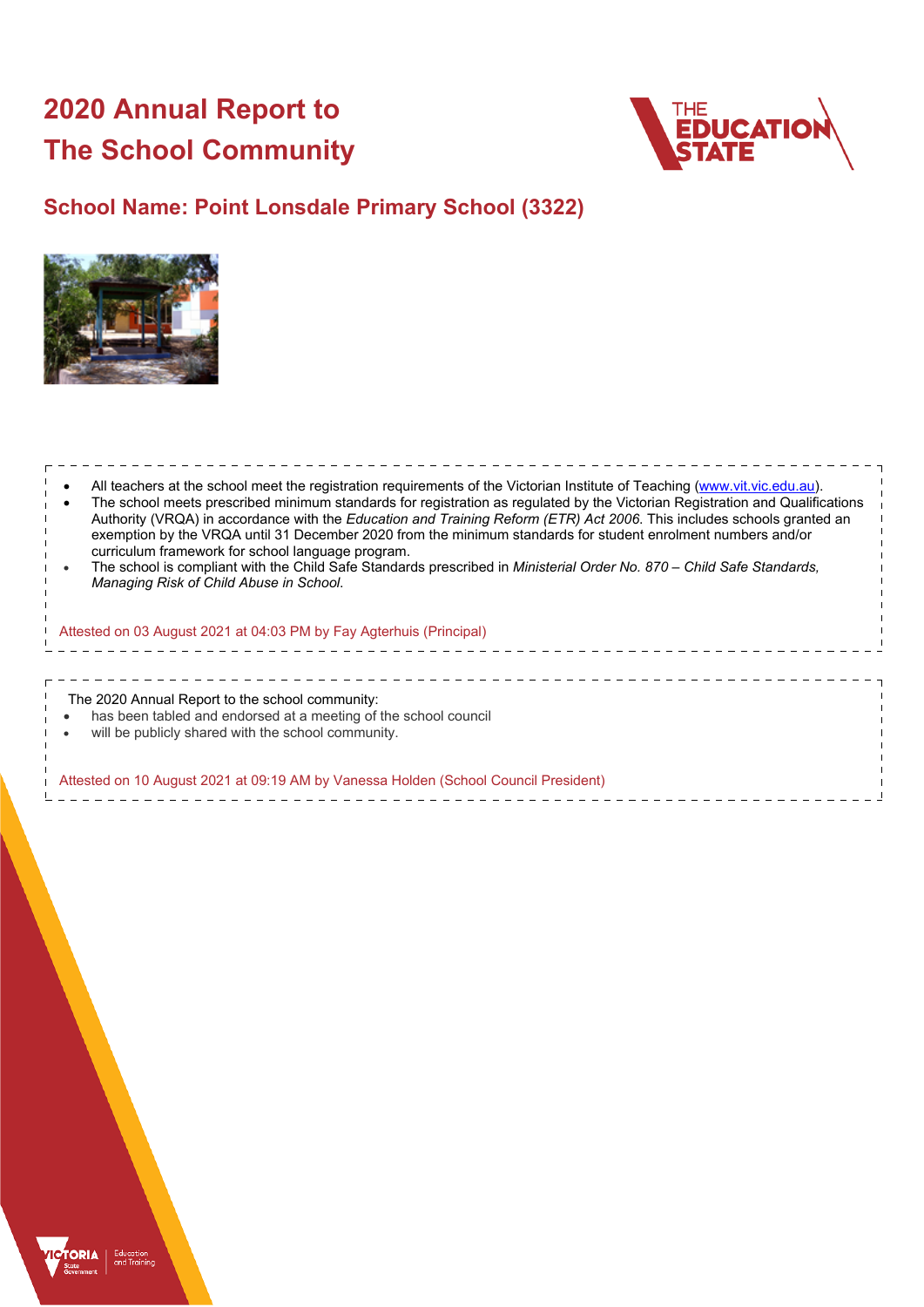

# How to read the Annual Report

## What has changed for the 2020 Annual Report?

#### **Improved appearance**

The appearance of the Performance Summary has been updated to more clearly represent information and to assist interpretation and comparison of individual school's data with state averages and similar school groups.

#### **School performance data**

The Victorian community's experience of COVID-19, including remote and flexible learning, had a significant impact on normal school operations. This impacted the conduct of assessments and surveys. Readers should be aware of this when interpreting the Performance Summary.

For example, in 2020 school-based surveys ran under changed circumstances, and NAPLAN was not conducted. Absence and attendance data may have been influenced by local processes and procedures adopted in response to remote and flexible learning.

Schools should keep this in mind when using this data for planning and evaluation purposes. Those schools who participated in the Student Attitudes to School survey in 2020 should also refer to the advice provided regarding the consistency of their data.

## What does the *'About Our School'* section refer to?

The About Our School section provides a brief background on the school, an outline of the school's performance over the year and future directions.

The 'School Context' describes the school's vision, values and purpose. Details include the school's geographic location, size and structure, social characteristics, enrolment characteristics and special programs.

The 'Framework for Improving Student Outcomes (FISO)' section includes the improvement initiatives the school has selected and the progress they have made towards achieving them.

## What does the *'Performance Summary'* section of this report refer to?

The Performance Summary includes the following:

#### **School Profile**

- student enrolment information
- the school's 'Student Family Occupation and Education' category
- a summary of parent responses in the Parent Opinion Survey, shown against the statewide average for Primary schools
- school staff responses in the area of School Climate in the School Staff Survey, shown against the statewide average for Primary schools

#### **Achievement**

- English and Mathematics for Teacher Judgements against the curriculum
- English and Mathematics for National Literacy and Numeracy tests (NAPLAN). *Note: NAPLAN tests were not conducted in 2020*

### **Engagement**

Student attendance at school

### **Wellbeing**

Student responses to two areas in the Student Attitudes to School Survey:

- Sense of Connectedness
- Management of Bullying

Results are displayed for the latest year and the average of the last four years (where available).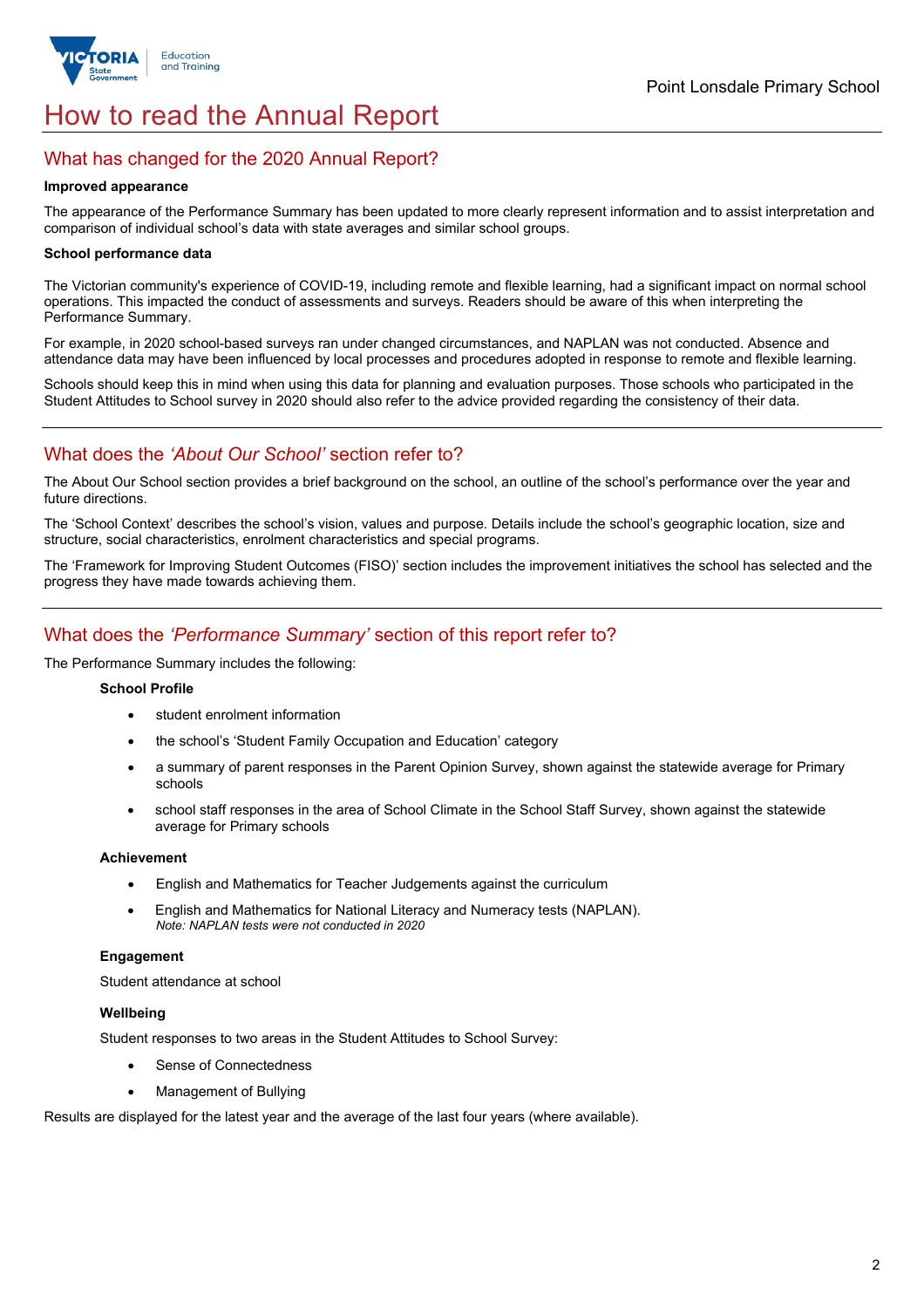

## How to read the Annual Report (continued)

## What do *'Similar Schools'* refer to?

Similar Schools are a group of Victorian government schools with similar characteristics to the school.

This grouping of schools has been created by comparing each school's socio-economic background of students, the number of non-English speaking students and the school's size and location.

## What does *'NDP'* or '*NDA*' mean?

'NDP' refers to no data being published for privacy reasons or where there are insufficient underlying data. For example, very low numbers of participants or characteristics that may lead to identification will result in an 'NDP' label. For the 2020 Student Attitudes to School survey, specifically, the similar school group averages are replaced by 'NDP' where less than 50% of schools in a given similar school group did not participate in the 2020 survey.

'NDA' refers to no data being available. Some schools have no data for particular measures due to low enrolments. There may be no students enrolled in some year levels, so school comparisons are not possible.

Note that new schools only have the latest year of data and no comparative data from previous years. The Department also recognises unique circumstances in Specialist, Select Entry, English Language, Community Schools and schools that changed school type recently, where school-to-school comparisons are not appropriate.

## What is the *'Victorian Curriculum'*?

The Victorian Curriculum F–10 sets out what every student should learn during his or her first eleven years of schooling. The curriculum is the common set of knowledge and skills required by students for life-long learning, social development and active and informed citizenship.

The Victorian Curriculum is assessed through teacher judgements of student achievement based on classroom learning.

The curriculum has been developed to ensure that school subjects and their achievement standards enable continuous learning for all students, including students with disabilities.

The 'Towards Foundation Level Victorian Curriculum' is integrated directly into the curriculum and is referred to as 'Levels A to D'.

'Levels A to D' may be used for students with a disability or students who may have additional learning needs. These levels are not associated with any set age or year level that links chronological age to cognitive progress (i.e. there is no age expected standard of achievement for 'Levels A to D').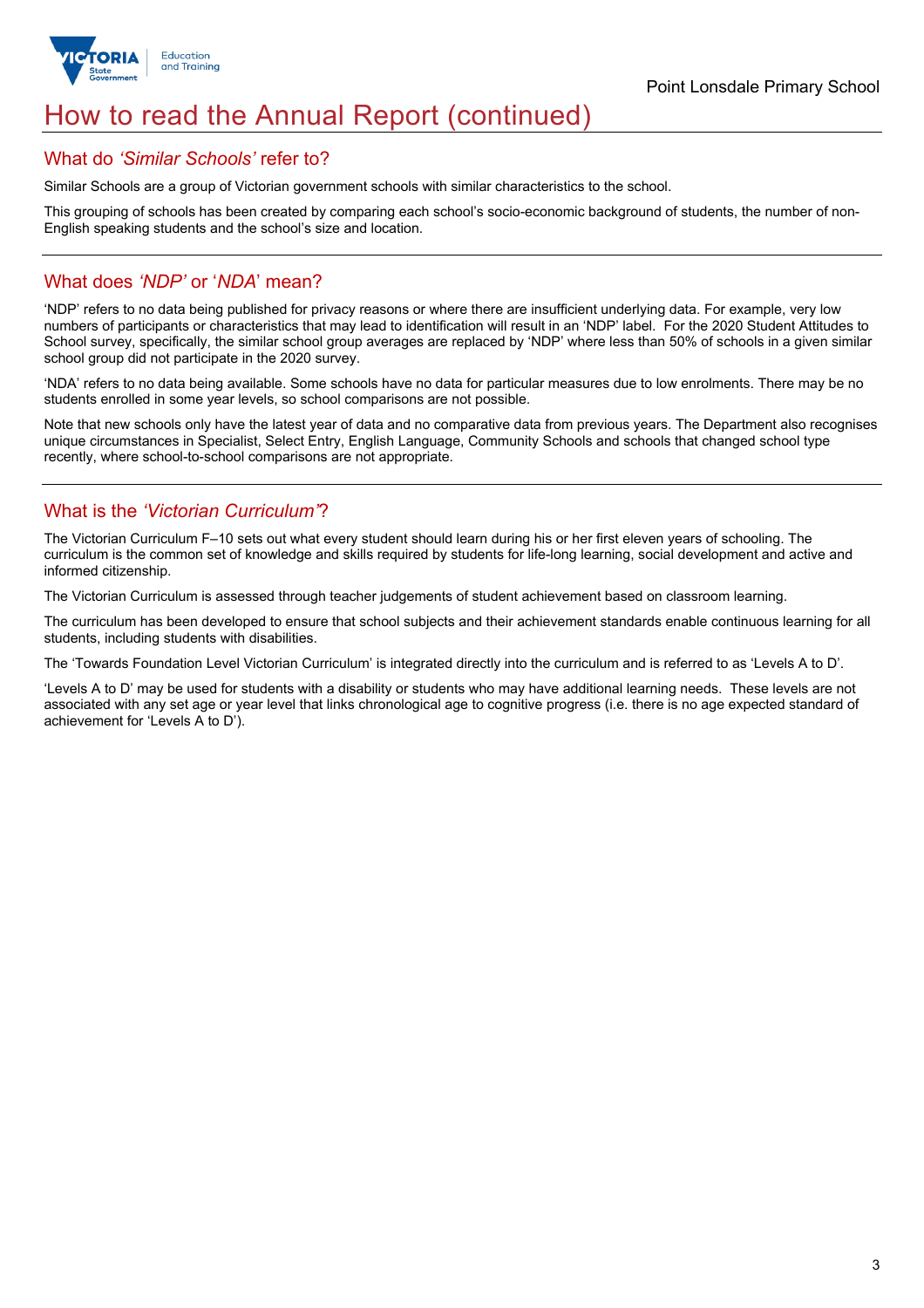

## **About Our School**

## **School context**

Point Lonsdale Primary School was established in 1898 and is one of three primary schools located in the Borough of Queenscliffe , enrolments are drawn from within this local government area and more widely from across the Bellarine Peninsula. We are situated on a large site, split by Bowen Road which separates purpose built classrooms and play spaces from our hall/performing arts building and BMX track. The total site is bounded by Point Lonsdale Road to the front and coastal dunes and beach to the rear. Both sites feature a mix of mature trees ,coastal plantings and areas for structured, creative and adventure play.

We are a school in a community for a community and pride ourselves on our ability to deliver a curriculum and learning experieinces that maximise student opportunities to engage with activities beyond our school and community boundaries.We aims to provide students with an education that supports them in becoming "smart" (academically capable, problem solving, critical thinking), socially competent and ethical human beings. We want our students to be articulate, confident in their abilities and to enjoy school and their life beyond it. It is learning for today , tomorrow and beyond.

In 2020 we began the year with an initial enrolment of 103 students and ended the year with an enrolment of 124. This increase was due to our decision to accept a number of students who had been learning from home during the first lock down. These families had all relocated to Point Lonsdale in early March and had committed to stay the year. The decision to accept enrolments was made after careful consideration of numerous factors including the social isolation and mental health of these children and in the knowledge that the majority would return to their originating schools in 2021 if lockdowns were no longer in place. We operated with a workforce of 1 principal class, 6 EFT classroom teachers,.6 EFT specialist teachers and 2.0 ES working across Administration, ICT and Library.

2020 was the year like no other, it was a year we could not plan for much less imagine and like all schools we had a curriculum plan that covered all learning areas and was enhanced by well planned and organised calendar of camps and excursions designed to value add to the classroom offering. We were one of the lucky schools, our camps to Canberra and Corriemungle were held prior to lock down as was our Nippers in Schools program and the Early Years Camping program was able to occur once we returned in Term 4.

Our PLPS approach to relationship building through the use of the Tribes process and the 4Rooms of Change provided students with the social and emotional language that assisted the majority them through the challenges of the year.The need to pivot quickly to a remote learning scenario was challenging and we adopted a combination of Grab and Go pack and online work for all year levels. Teachers used Google Classroom, Facebook, Zoom and See-saw to interact with students and their families and the fortnightly grab and go collection allowed for some connection to the physical school buildings to be maintained.

It was a learning experience for us all and we soon became adept at managing multiple platforms and on the run problem solving.We soon discovered that hands on tasks were needed, that outside time should be encouraged and initiated supervision sessions at school for students who were struggling with the lack of peer connection. The second iteration of remote learning was more stream lined and provided further opportunities for social interaction and learning at school, Our Years 3 and 4 students and some senior students spent greater times at school during the second lockdown period. The benefits of the increased time at school were seen when we returned and had few issues with students re-entering the classroom programs.

Ultimately it was a tough and challenging year for all and many programs could not be developed to their fullest potential due to lockdowns and remote learning limitations. Our student leaders missed out on many opportunities as they could not develop their skills in the traditional ways and covid safe rules precluded them from running many activities, but on their return assmblies were run by varied student led teams, a market for students only was held and we managed a covid safe face to face graduation with a limited guest list in attendance

## **Framework for Improving Student Outcomes (FISO)**

Point Lonsdale P.S made a positive start to the year and what we had thought was ambitious and even overly stressful planning with so many "big" events scheduled for the first 2 months eventually proved to be one of the protective factors that sustained our students. Our crazy overloaded program served us well as we moved into the school year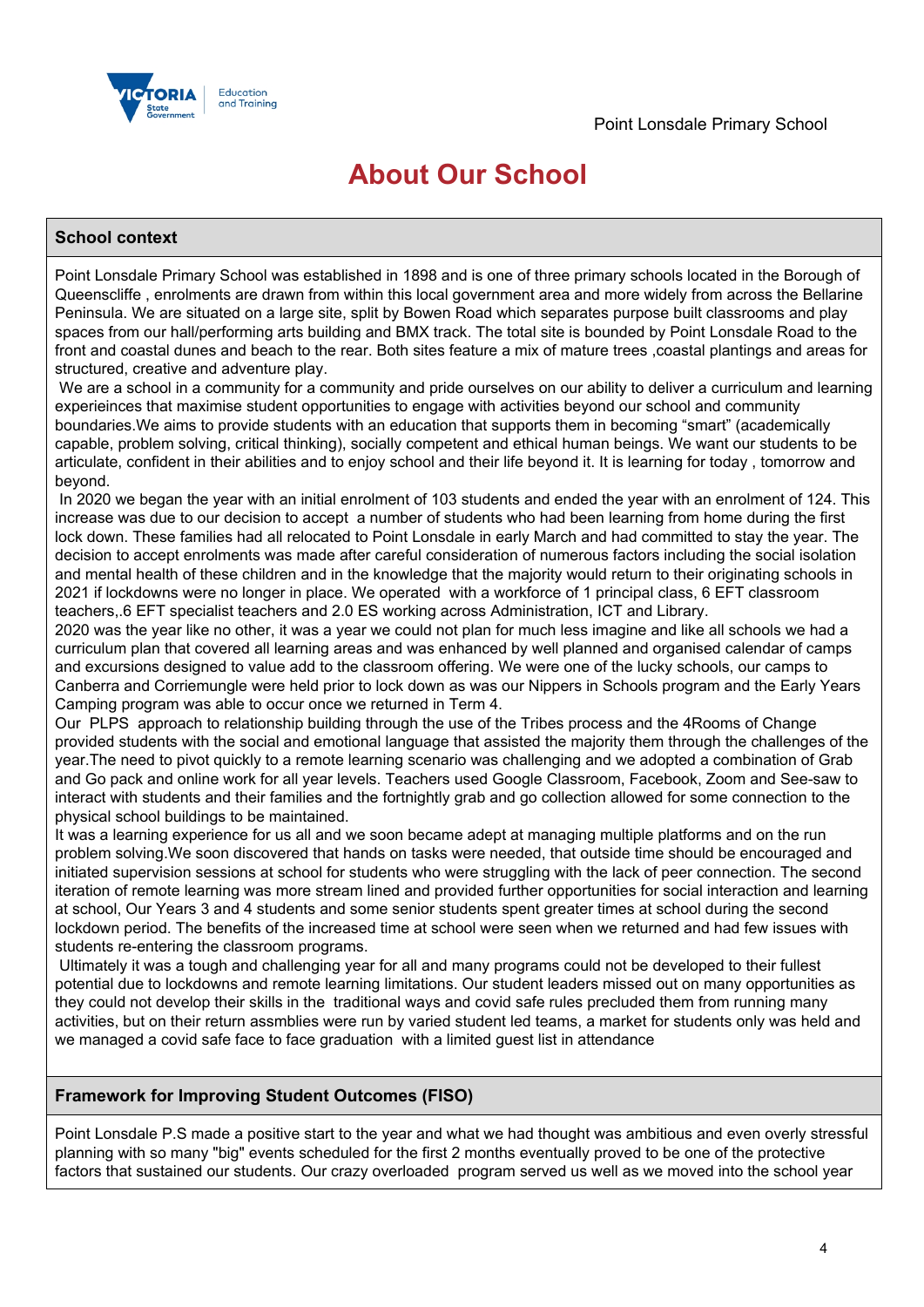

that none of us could have imagined our students had experienced their camps and built relationships with their teachers and classmates, they had managed to complete the full six sessions of our inaugural nippers in schools program, set up their google classrooms and had class and leadership photos taken too. They were becoming familiar with learning routines and had a positive attitude to learning. Our AIP focus was on growth in Literacy , extending and progressing our reading work, introducing and trialing writing tasks using 6+1 traits and writers notebooks and continuing to unpack and re-define what was student voice and/or agency. We continued the work and continued our professional conversations as we changed routines and teaching practice to meet the challenges of remote learning. Assessment schedules were developed and used and documented at home and at school. Student Engagement took precedence over AIP actions but through the concerted effort of teachers we did empower many students to actively engage in their learning and they did seek out challenges and pursue interests. Genius hour became part of one of our many iterations of remote learning and the feedback from students about this element of work was particularly positive. Younger children became tech savvy and adept at sharing their work, learnings and feedback with peers, teachers and family members and we all collaborated to create a learning environment that was as accessible and as school like as we could. It was, without a doubt a community effort and every element of FISO was addressed in multiple ways even if not the way we planned.

## **Achievement**

2020 was a year of achievement in so many ways . Students learned how to manage their daily program of learning. They responded well to the tasks and looked forward to the virtual classroom meet ups and activities. They submitted work on varied platforms and found the mix of "grab and go" and virtual learning to be a positive. Project based tasks and personal research with a hands-on element were well received and meant that on the return to school students had artifacts to share and hence a further point of reconnection. Remote learning was challenging for everyone, we were all learning and all experienced times outside our comfort zones. Teachers had to re-think planning and curriculum delivery models so that true differentiation could occur. We all became adept at seeing out resources that could be used in multiple ways and set aside time for coaching sessions and mini workshops .On return to classrooms we worked hard to reconnect and were aware that some students had found the return to regular classrooms and expectations too much. In fact we had a cohort of senior boys move schools at this time. Our year end assessments of student learning did not highlight any surprises and we knew those students who had thrived through having greater control over their learning day. We had supported one student in the VHAP writers program and despite no NAPLAN data were confident that we would have students eligible for the program in 2021. Our exception data further validated teacher knowledge of student achievements and had been rigorously moderated both within and across teams. Our biggest fear with regard to achievement in our "Covid year" was that our foundation students would not meet standard due to much of their focussed teaching being delivered remotely but this was unfounded.

## **Engagement**

The craziness of action packed pre-lockdown weeks served us well. The relationships were built routines established and years 3-6 could use the required technology. The much looked forward to school activities had occurred so that issue was avoided. Early Years teachers worked hard to create an accessible on line platform for their students so that relationships and engagement with learning could be maintained. Procedures were in place for daily check-ins and we utilised our usual processes for parents to advise us of student illness related absences. The opportunity to collect grab and go packs meant students could come into the school and we allowed library borrowing at that time too. We expanded supervision options , recognition that a cohort of boys were struggling without the opportunity to connect in real time we created a supervision session open to them. It was appreciated, valued and continued throughout each period of lockdown. It was interesting to note that we experienced few challenges with the majority of students reconnecting once back at school and extended this invitation to all 3 /4 students during the second lockdown. Three senior boys transferred to a neighbouring school on return from the second lockdown . Collectively staff monitored engagement and created programs to keep students connected both socially and intellectually , feedback was critical in shaping tasks and monitoring workloads. In 2021 we will continue to monitor attendance and ensure that daily check ins are key to each day's remote learning in addition to the usual daily monitoring of student attendance. Student agency/ leadership opportunities were the most significant casualties during 2020 due to the many constraints of providing virtual opportunities for agency. Whenever back on site we increased opportunities and broadened roles so that agency was front and centre in all possible tasks .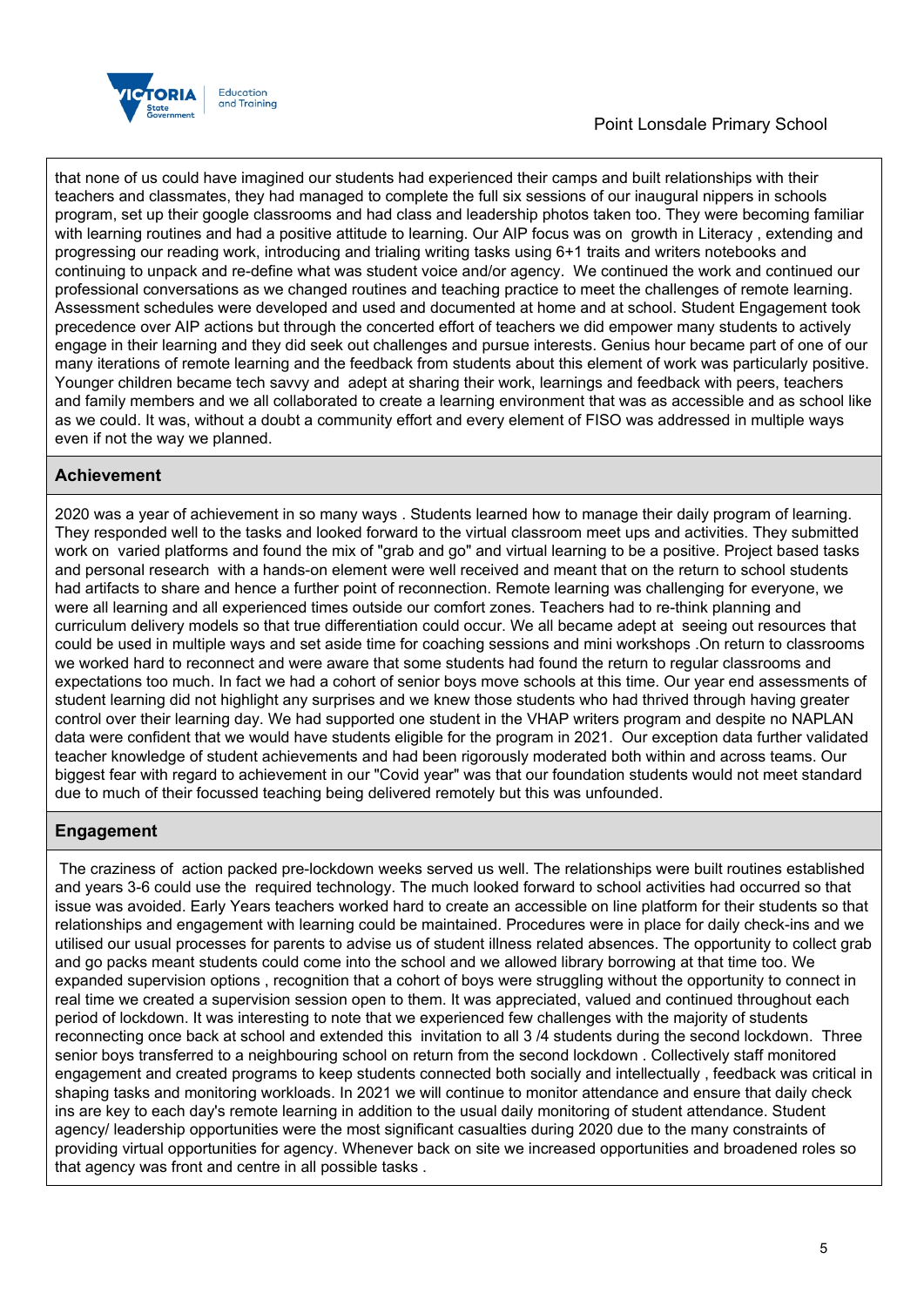

## **Wellbeing**

Wellbeing underpinned everything we did during 2020. Remote learning had daily check-ins in our virtual classrooms and teachers made calls to families on a rostered basis too. We called on SSS as required and looked out for each other. We monitored student engagement and expanded the supervision program to cater for students beyond the essential worker categories. Teachers created tasks that could be brought back to school as a point of reconnection each time we returned form remote learning and we made ourselves available to students and their parents as required. We made a deliberate decision that the principal and specialist teachers would manage the supervision sessions and that classroom teachers would work from home focussing on their programming. The second period of lockdown saw a further enhancement with the 3/4 teachers alternating one day a week to be at school with their students who wished to be on site. This was a positive move and resulted in students remaining connected and strong relationships forged too. This was a group where significant mid year enrolments had occurred so relationship building was critical to wellbeing.

With wellbeing front and centre once back at school we worked hard to build a new normal with un- assemblies, virtual events, mini sports etc. We even managed a Covid safe and fully compliant Year 6 Graduation assembly and dinner, Prep breakfast, Year 1 dinner and Year 2 sleep over . At all times our messaging was about being positive and creating a new normal.

### **Financial performance and position**

2020 financially was also the year like no other and whilst financial reports indicate funds available for expenditure it should be noted that due to Covid, some Bushfire related works were still to be actioned including those related to large trees and locally raised funds took a significant hit with the cancellation of all monthly Markets from March onwards. The expenditure on relief teaching was down as we elected to cover absences internally wherever possible to mitigate against infection and provide a Covid safe environment. 2021 will be challenging as we continue to seek grants to deliver programs such as music which had been budgeted against market funds and to deliver programs that our school community expects. It should be noted that PLPS received the minimum amount of equity funds and the the tutoring initiative has been funded at the base level for 2021.

> **For more detailed information regarding our school please visit our website at <www.ptlonsdaleps.vic.edu.au>**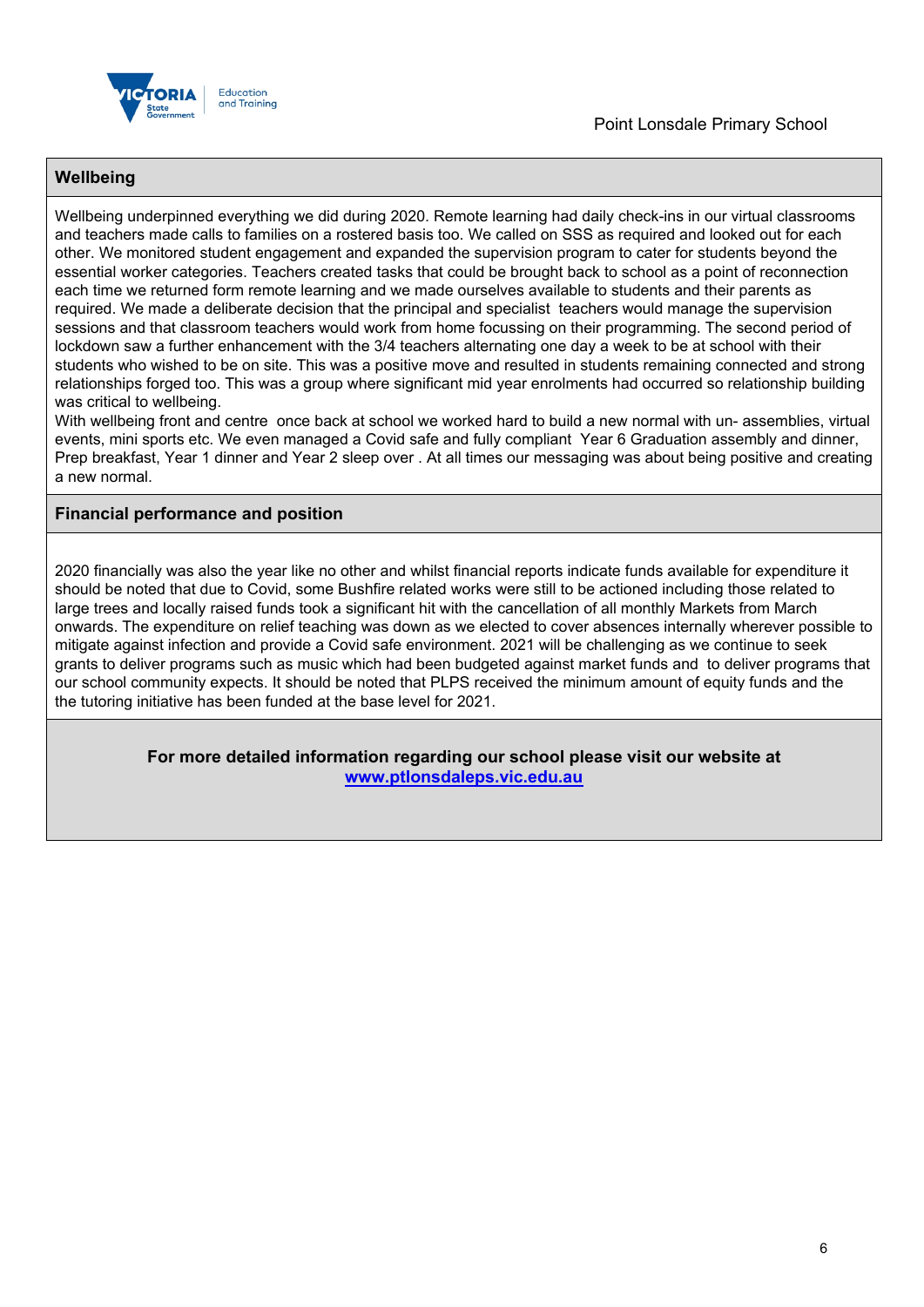

# **Performance Summary**

The Performance Summary for government schools provides an overview of how this school is contributing to the objectives of the Education State and how it compares to other Victorian Government schools.

All schools work in partnership with their school community to improve outcomes for children and young people. Sharing this information with parents and the wider school community helps to support community engagement in student learning, a key priority of the Framework for Improving Student Outcomes.

Refer to the 'How to read the Annual Report' section for help on how to interpret this report.

## SCHOOL PROFILE

#### **Enrolment Profile**

A total of 110 students were enrolled at this school in 2020, 54 female and 56 male.

NDP percent of students had English as an additional language and 0 percent were Aboriginal or Torres Strait Islander.

#### **Overall Socio-Economic Profile**

The overall school's socio-economic profile is based on the school's Student Family Occupation and Education index (SFOE) which takes into account parents' occupations and education.

Possible socio-economic band values are: Low, Low-Medium, Medium and High.

This school's socio-economic band value is: Low

#### **Parent Satisfaction Summary**

The percent endorsement by parents on their school satisfaction level, as reported in the annual Parent Opinion Survey.

Percent endorsement indicates the percent of positive responses (agree or strongly agree) from parents who responded to the survey.



#### **School Staff Survey**

The percent endorsement by staff on School Climate, as reported in the annual School Staff Survey.

Percent endorsement indicates the percent of positive responses (agree or strongly agree) from staff who responded to the survey. Data is suppressed for schools with three or less respondents to the survey for confidentiality reasons.

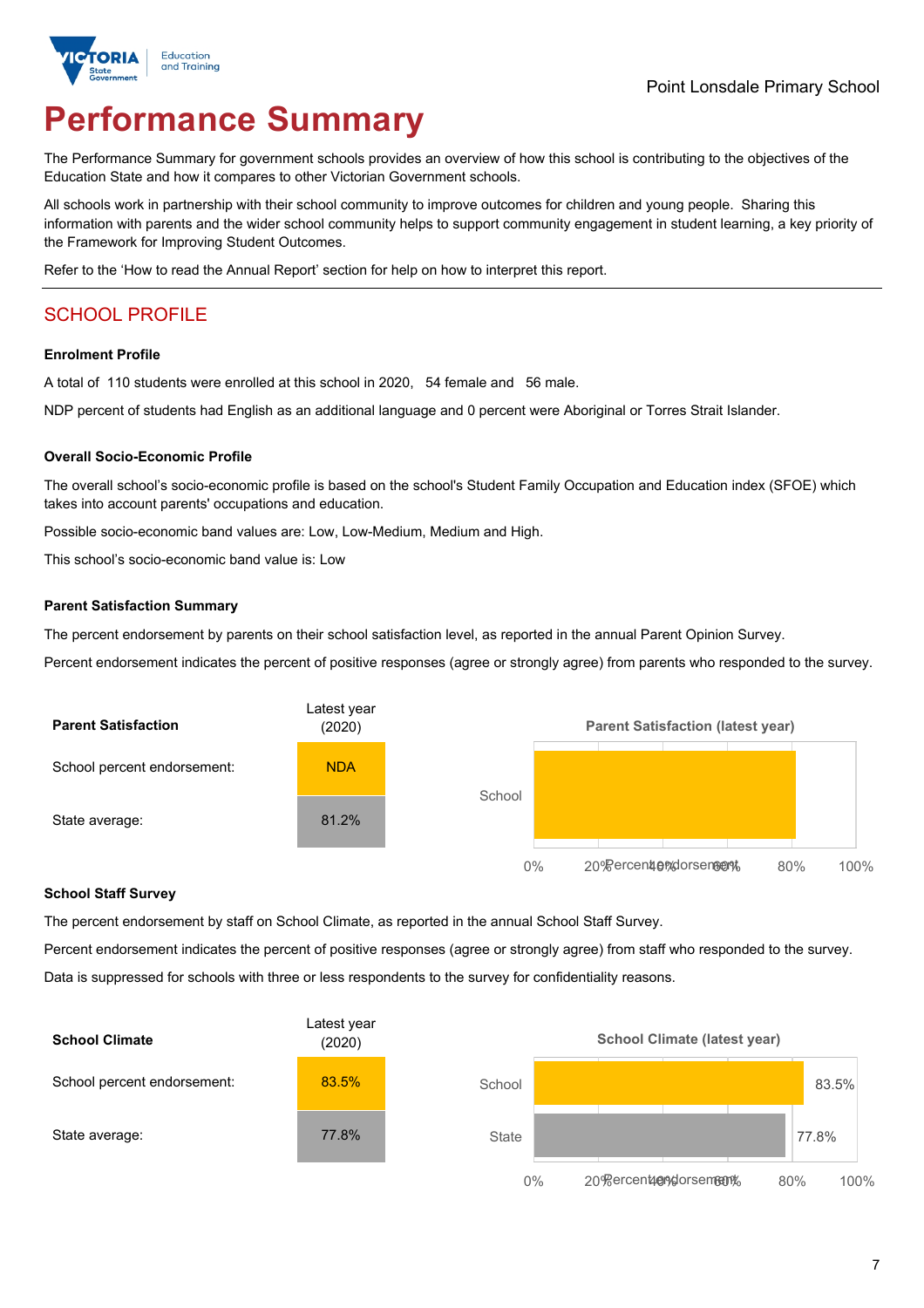

## ACHIEVEMENT

Key: 'Similar Schools' are a group of Victorian government schools that are like this school, taking into account the *school's socioeconomic background of students, the number of non-English speaking students and the size and location of the school.*

#### **Teacher Judgement of student achievement**

Percentage of students working at or above age expected standards in English and Mathematics.



#### **NAPLAN**

NAPLAN tests were not conducted in 2020.

#### **NAPLAN Learning Gain**

NAPLAN learning gain is determined by comparing a student's current year result to the results of all 'similar' Victorian students (i.e. students in all sectors in the same year level who had the same score two years prior).

NAPLAN tests were not conducted in 2020.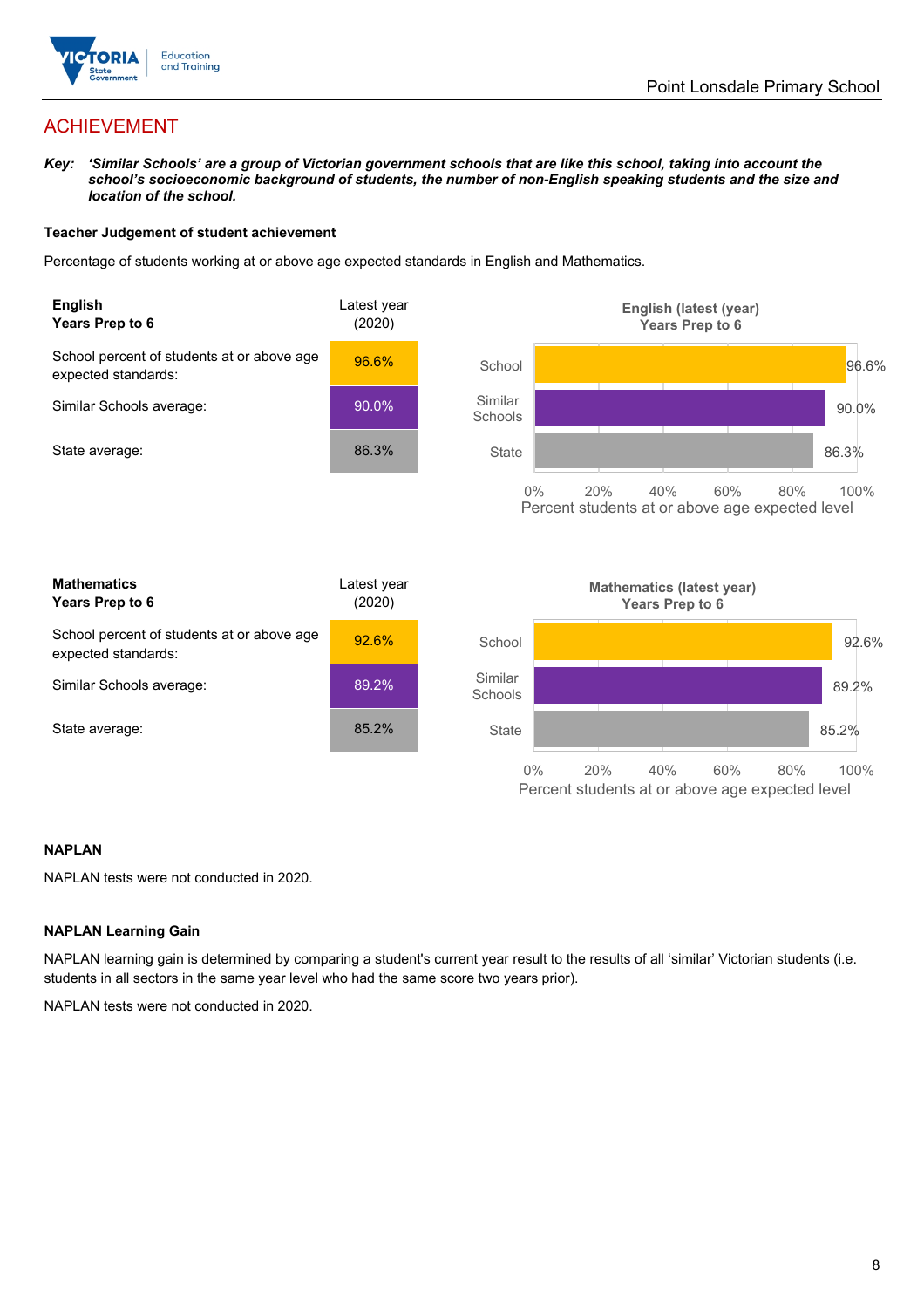

## ENGAGEMENT

Key: 'Similar Schools' are a group of Victorian government schools that are like this school, taking into account the *school's socioeconomic background of students, the number of non-English speaking students and the size and location of the school.*

### **Average Number of Student Absence Days**

Absence from school can impact on students' learning. Common reasons for non-attendance include illness and extended family holidays. Absence and attendance data in 2020 may have been influenced by local processes and procedures adopted in response to remote and flexible learning.



#### **Attendance Rate (latest year)**

|                                             | Prep | Year 1 | Year 2 | Year 3 | Year 4 | Year 5 | Year 6 |
|---------------------------------------------|------|--------|--------|--------|--------|--------|--------|
| Attendance Rate by year level<br>$(2020)$ : | 96%  | 96%    | 95%    | 94%    | 95%    | 96%    | 93%    |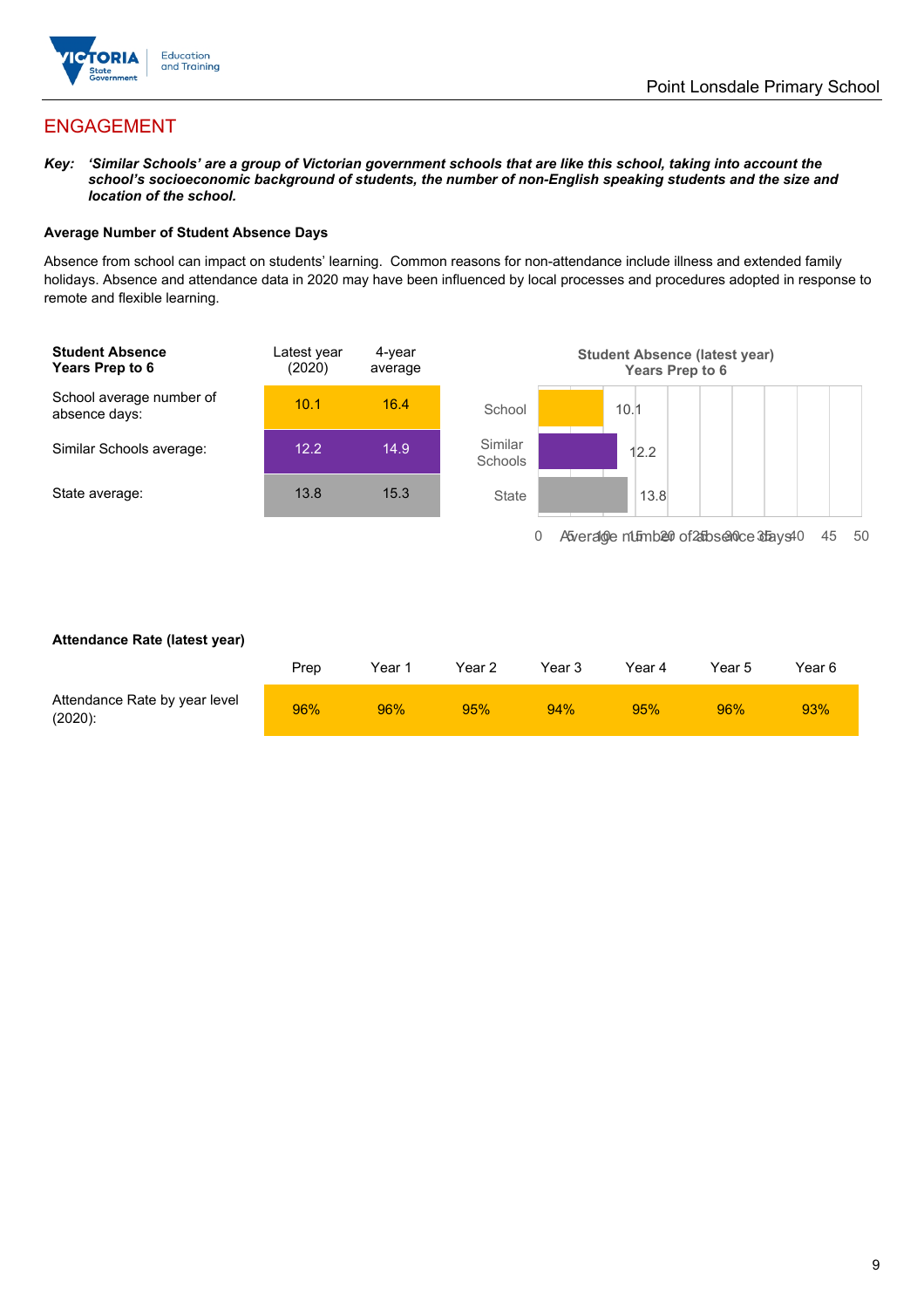

## WELLBEING

Key: 'Similar Schools' are a group of Victorian government schools that are like this school, taking into account the *school's socioeconomic background of students, the number of non-English speaking students and the size and location of the school.*

#### **Student Attitudes to School – Sense of Connectedness**

The percent endorsement on Sense of Connectedness factor, as reported in the Attitudes to School Survey completed annually by Victorian Government school students, indicates the percent of positive responses (agree or strongly agree).

Schools who participated in the Student Attitudes to School survey in 2020 should refer to the advice provided regarding the consistency of their data.



*Due* to lower participation rates and differences in collection *methodology in 2020, data are often not comparable with previous years or within similar school groups. Care should be taken when interpreting these results.*



The percent endorsement on Management of Bullying factor, as reported in the Attitudes to School Survey completed annually by Victorian Government school students, indicates the percent of positive responses (agree or strongly agree).

Schools who participated in the Student Attitudes to School survey in 2020 should refer to the advice provided regarding the consistency of their data.







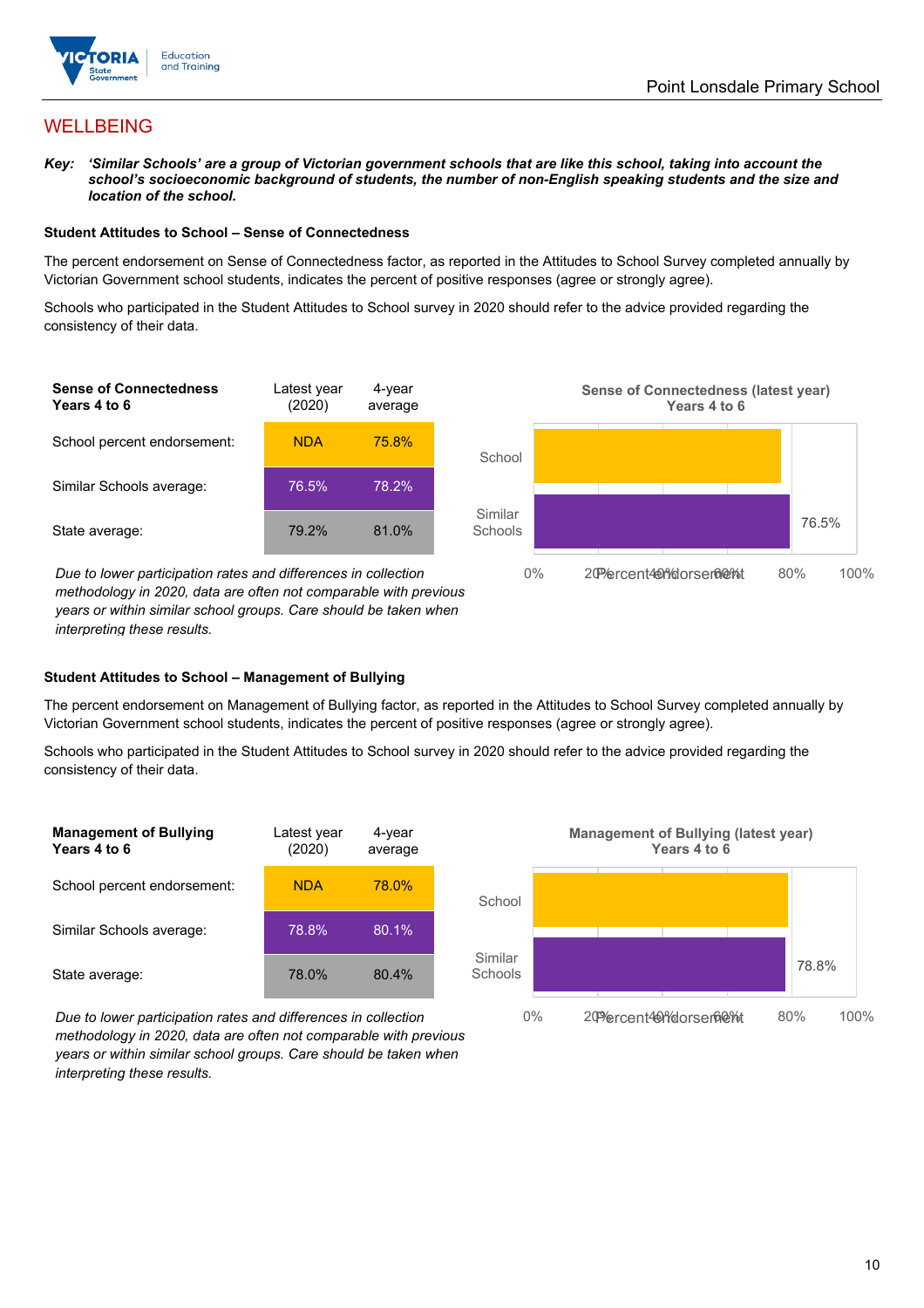

# **Financial Performance and Position**

FINANCIAL PERFORMANCE - OPERATING STATEMENT SUMMARY FOR THE YEAR ENDING 31 DECEMBER, 2020

| <b>Revenue</b>                  | <b>Actual</b> |
|---------------------------------|---------------|
| <b>Student Resource Package</b> | \$991,724     |
| Government Provided DET Grants  | \$269,092     |
| Government Grants Commonwealth  | \$10,955      |
| Government Grants State         | <b>NDA</b>    |
| <b>Revenue Other</b>            | \$433         |
| <b>Locally Raised Funds</b>     | \$62,640      |
| <b>Capital Grants</b>           | <b>NDA</b>    |
| <b>Total Operating Revenue</b>  | \$1,334,844   |

| Equity <sup>1</sup>                                 | <b>Actual</b> |
|-----------------------------------------------------|---------------|
| Equity (Social Disadvantage)                        | \$5,153       |
| Equity (Catch Up)                                   | <b>NDA</b>    |
| <b>Transition Funding</b>                           | <b>NDA</b>    |
| Equity (Social Disadvantage - Extraordinary Growth) | <b>NDA</b>    |
| <b>Equity Total</b>                                 | \$5.153       |

| <b>Expenditure</b>                    | <b>Actual</b> |
|---------------------------------------|---------------|
| Student Resource Package <sup>2</sup> | \$985,826     |
| Adjustments                           | <b>NDA</b>    |
| <b>Books &amp; Publications</b>       | \$198         |
| Camps/Excursions/Activities           | \$28,783      |
| <b>Communication Costs</b>            | \$2,943       |
| Consumables                           | \$19,901      |
| Miscellaneous Expense <sup>3</sup>    | \$5,302       |
| <b>Professional Development</b>       | \$3,693       |
| Equipment/Maintenance/Hire            | \$31,318      |
| <b>Property Services</b>              | \$55,837      |
| Salaries & Allowances 4               | \$62,579      |
| <b>Support Services</b>               | \$20,070      |
| Trading & Fundraising                 | \$5,412       |
| Motor Vehicle Expenses                | <b>NDA</b>    |
| Travel & Subsistence                  | <b>NDA</b>    |
| <b>Utilities</b>                      | \$18,466      |
| <b>Total Operating Expenditure</b>    | \$1,240,330   |
| <b>Net Operating Surplus/-Deficit</b> | \$94,514      |
| <b>Asset Acquisitions</b>             | <b>NDA</b>    |

(1) The equity funding reported above is a subset of the overall revenue reported by the school.

(2) Student Resource Package Expenditure figures are as of 01 Mar 2021 and are subject to change during the reconciliation process.

(3) Miscellaneous Expenses include bank charges, administration expenses, insurance and taxation charges.

(4) Salaries and Allowances refers to school-level payroll.